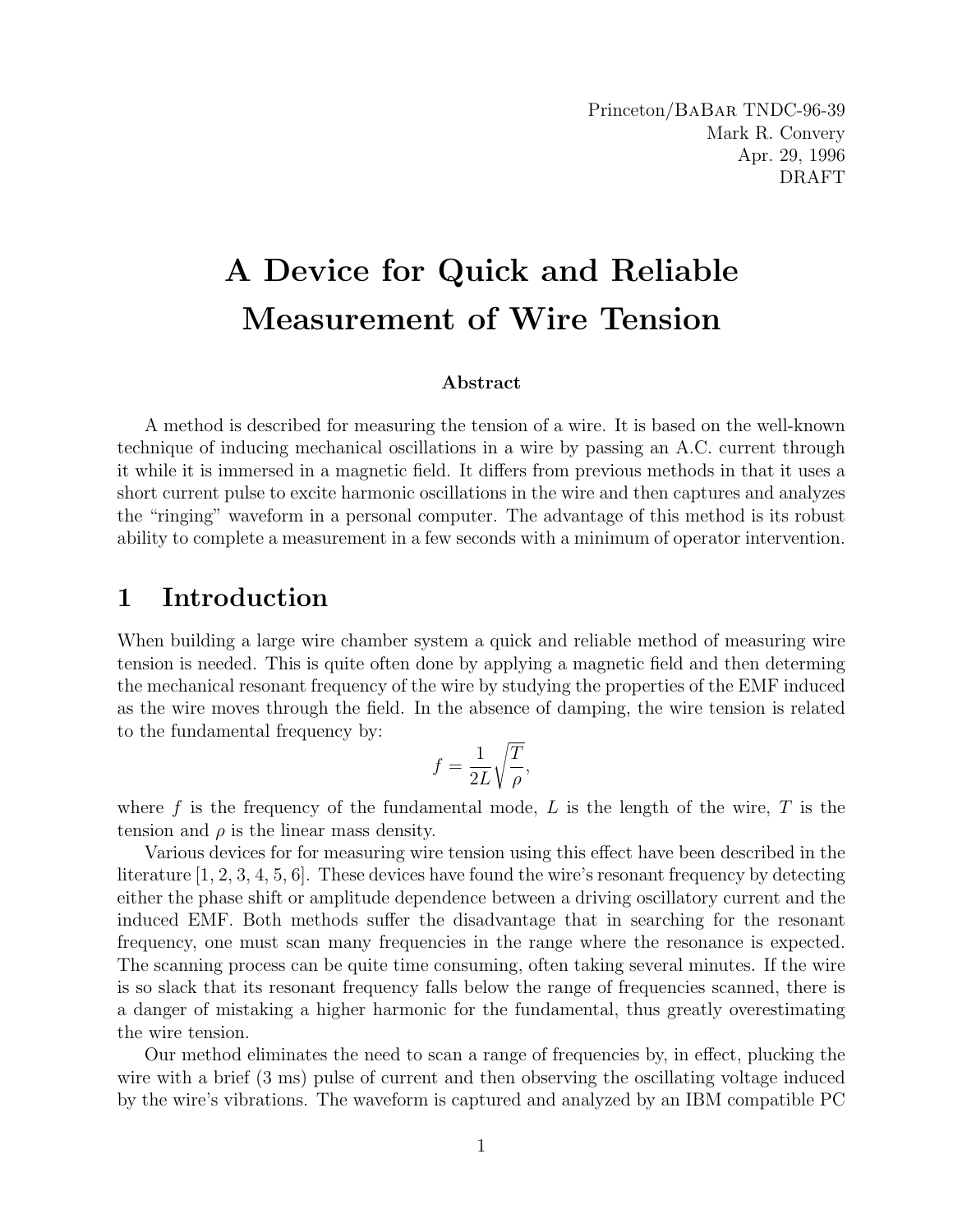computer equipped with a data acquisition board. The operator is only required to hit one key on the PC keyboard and a tension measurement is produced a few seconds later. The waveform is also displayed and can be checked by the operator to insure that it looks as it should.

This method most closely resembles that used by a commercially available wire tension meter manufactured by KFKI in Hungary, which finds the resonant frequency by synchronizing a series of excitatory pulses with the natural resonance of the wire [7]. The KFKI device, while quick, is still susceptible to the problem of mistaking a harmonic for the the fundamental when the wire is slack.

Our technique was initially developed to be used on a large straw chamber system for the SSC and was subsequently refined and used to check the tension in the wires of the 2500-tube straw chamber system built for experiment E787 at BNL.

## 2 Apparatus

A block diagram of the apparatus is shown in Fig. 1. The wire under test is immersed in a transverse magnetic field produced by a large "C" magnet. The field intensity had a full width at half maximum of about 30 cm and was about 380 Gauss at its peak.



Figure 1: Block diagram of tension-measuring apparatus.

The operator initiates the tension measurement by striking a key on the keyboard of the PC. This signals the data acquisition board [8] to start taking data and sends a TTL trigger pulse to the Interface Box. A circuit diagram of the interface box is shown in Fig. 2. The interface box receives the trigger from the computer and generates a short (3 mS) highcurrent (46 mA) square pulse on the wire. The  $50-\mu$ F blocking capacitor insures that even if the 74123 one-shot gets stuck in the high state, the current-source transistor will not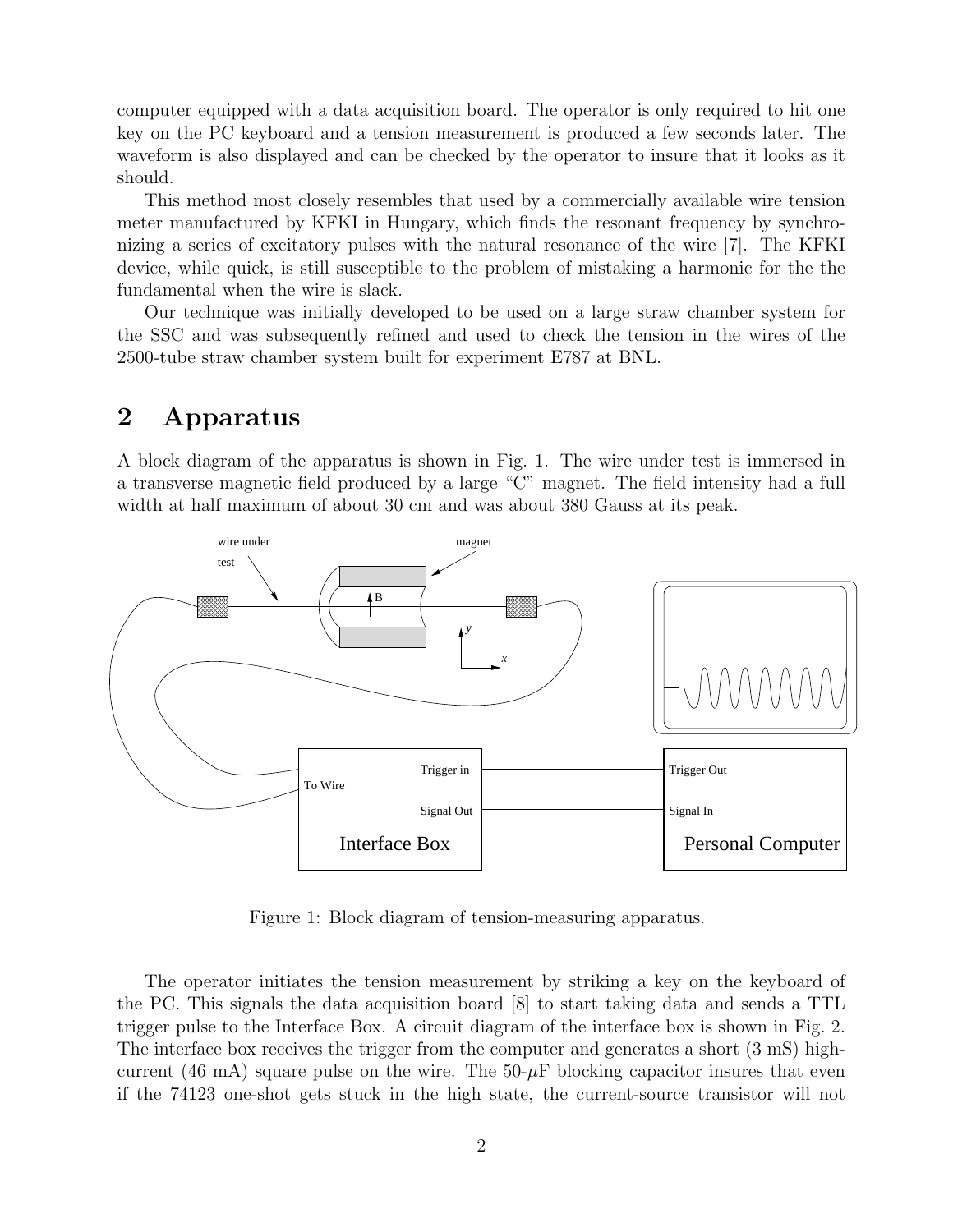stay on, thus protecting the wire from large DC currents. The current pulse sets the wire to oscillating at its fundamental frequency thus producing an EMF at this same frequency. The induced signal is amplified by the LF411 op-amp (gain adjustable between 400 and 4000) and sent back to the computer.



Figure 2: Circuit diagram of interface box.

The signal is then digitized by the data-acquisition board. Typically, 1024 samples were taken at a sampling frequency of 2 kHz. The digitized signal is analyzed by means of a Fast Fourier Transform algorithm, REALFT [9], to produce a frequency-space spectrum. The peak-frequency location is defined as the contents weighted average of the frequencies of the five bins on either side of the highest bin. The whole process takes about fiveseconds on a 286 PC and would certainly be faster on a more modern computer.

The parameters of the interface box were chosen with the E787 straw chamber wires in mind. If the system were to be used with a different chamber, a number of changes would be desirable. The driving pulse should be shorter than one half the period of the fundamental. For the E787 chambers the period of the fundamental is approximately 12 ms, so the driving pulse duration was chosen to be 3 ms. For shorter-period wires, this duration would need to be reduced. The E787 wires were also quite low resistance  $(30 \Omega)$ , so they presented a low output-impedence source to the op-amp amplifier. This allowed a low input impedence of 500  $\Omega$  to be used. For wires of higher resistance, a higher input impedence would be necessary so that the signal is not reduced by voltage divider losses in the wire. In fact, it would probably be desireable to add a "buffer" stage between the wire and the amplifier to minimize this effect. Higher wire resistance must also be taken into account with regard to the transistor current source. The maximum voltage across the wire that the transistor can produce is about 14 V which will limit the driving current for a high-resistance wire.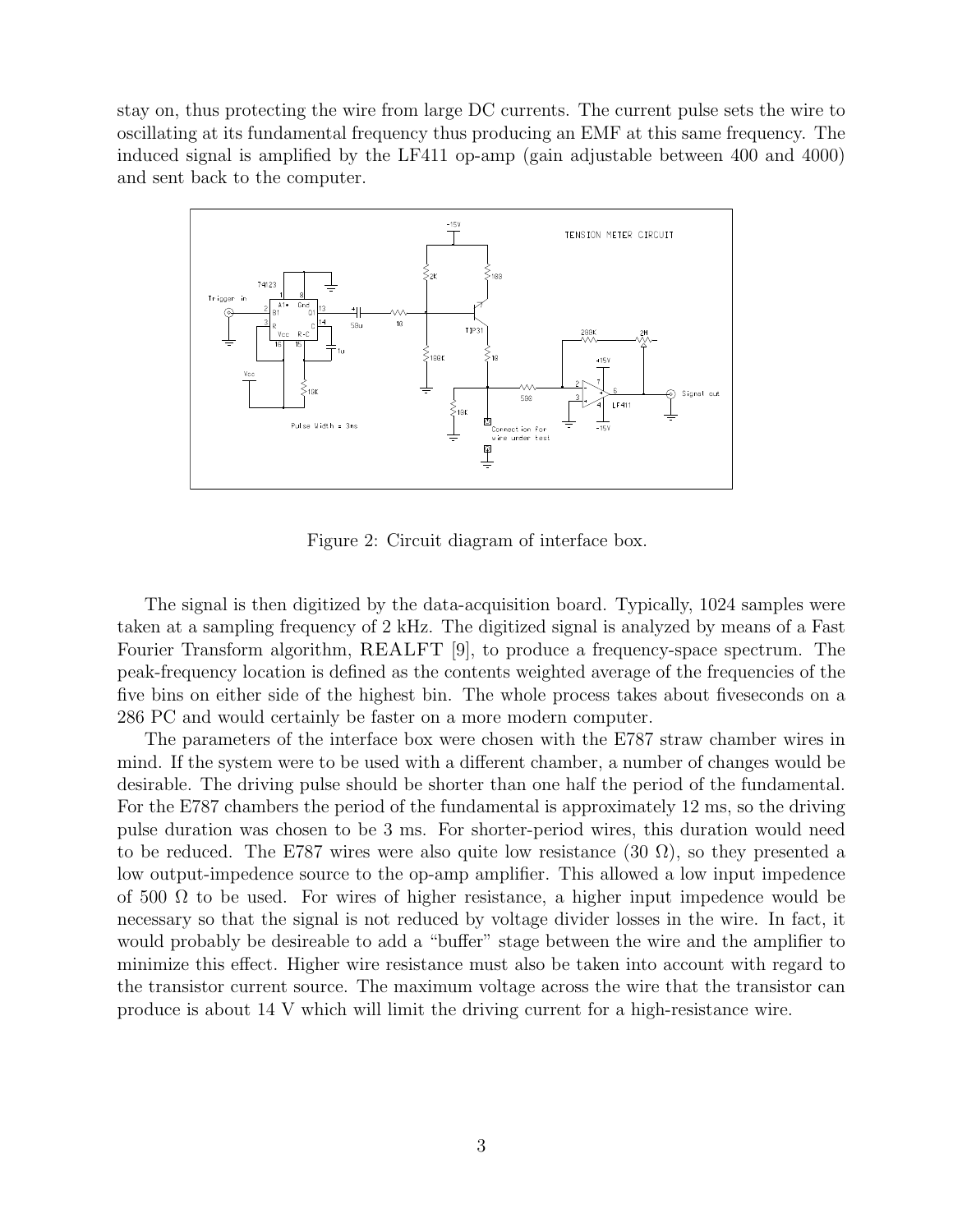# 3 Performance

It is shown in the Appendix that the amplitude of the induced signal is given by:

$$
V = \frac{2I\tau F^2}{\rho L}.
$$

Definitions of the variables and their values for the system as used for the E787 straw chambers are shown in Table 1. The field integral  $F$  is defined by

$$
F \equiv \int B_y(x) dx.
$$

For example, the large magnet used for the E787 chambers had a field of approximately 300 G over a distance of about 30 cm, giving a field integral of approximately 9000 G-cm = 0.009 Tesla-meters.

Table 1: Parameters of the tension measuring system as used for E787 straw chambers.

| Parameter                                   | Value                             |
|---------------------------------------------|-----------------------------------|
| Driving Current $(I)$                       | $46 \text{ mA}$                   |
| Driving Current Duration $(\tau)$           | $3 \text{ mS}$                    |
| Effective Magnetic Field $(B_{\text{eff}})$ | $.029$ T                          |
| Magnetic Field Length $(l)$                 | $.3 \text{ m}$                    |
| Field Integral $(F)$                        | $8.93 \times 10^{-3}$ T-m         |
| Wire Length $(L)$                           | $1.15 \text{ m}$                  |
| Wire Linear Density $(\rho)$                | $3.7 \times 10^{-5} \text{ kg/m}$ |
| Wire Tension $(T)$                          | 1.47 N                            |

With the parameters given in Table 1, the expected signal amplitude is  $5.2 \times 10^{-4}$  Volts. Figure 3 shows a waveform produced by an E787 straw chamber being checked with the system. The typical amplitude was  $3 \times 10^{-4}$  Volts, in reasonable agreement with the prediction given the simple assumptions that went into the calculation. Histograms of repeated tension measurements for two different wires are shown in Fig. 4. These show that the "statistical error" of a single measurement is approximately 0.5%. The day-to-day variation of the mean of a large number of measurements is of the order of 0.3%.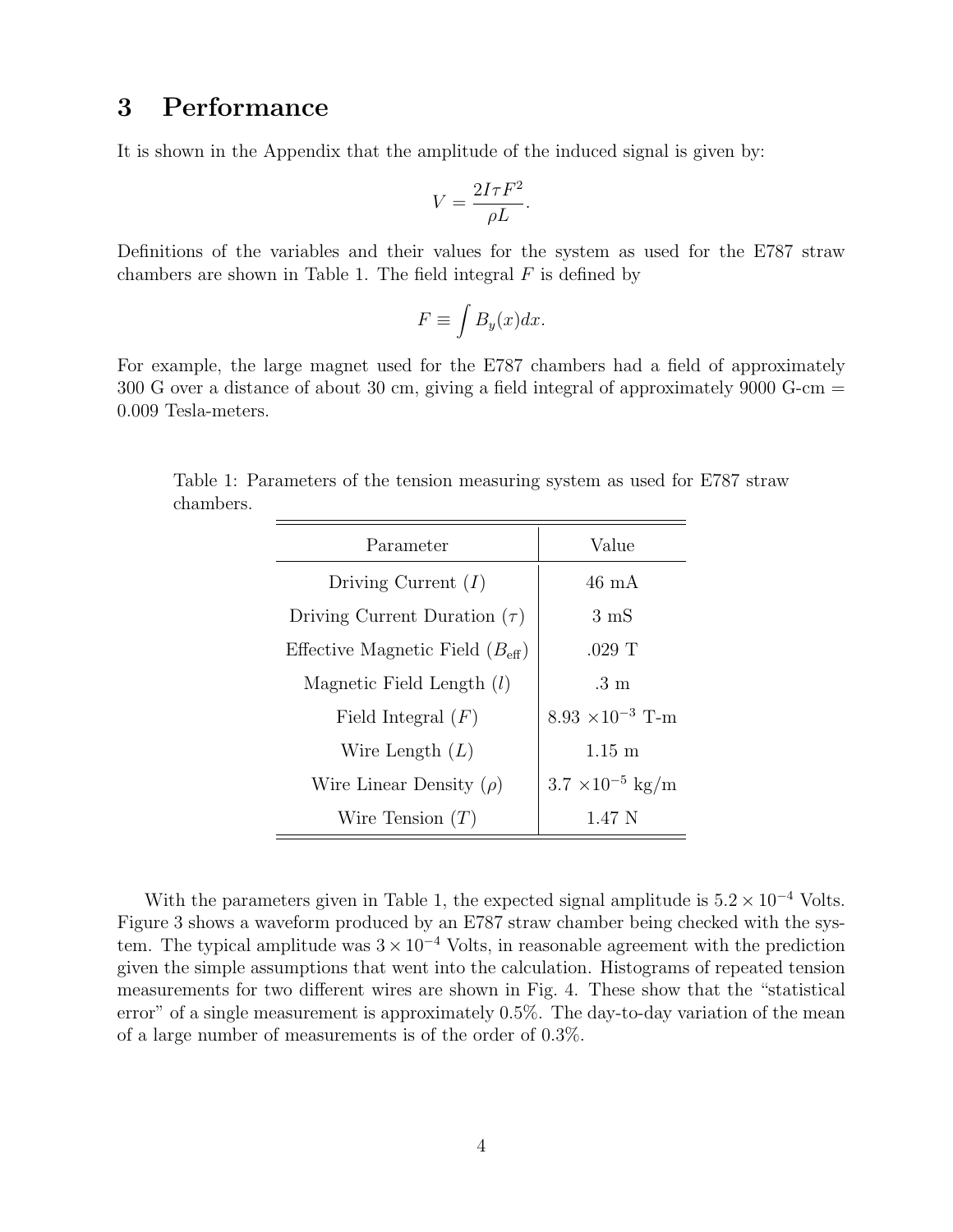

Figure 3: Tension measurement waveform from E787 straw chamber. The large driving pulse and the signal due to the ringing of the wire are visible. Electronic gain was 1000.

#### 4 Low-Field Performance

While building the E787 straw chambers we had the luxury of using a large magnet which produced very large signals. If this system were to be used in a large cylindrical chamber, such a large magnet would not be practical. In fact, the field integral  $F$  would probably be about a factor of 10 smaller - yielding signals 100 times smaller. It is therefore interesting to know how well the system would perform with a much lower field.

The wire tension was repeatedly measured at four different values of the field integral  $F$  to see the effect this had on signal size and tension-measurement precision. This was done by moving the chamber farther away from the magnet, thus reducing the field and the field integral. While it is actually the length of the magnetic field,  $l$ , that would be smaller in a cylindrical chamber setup, it is the integral of the field that controls the signal size so reducing the intensity of the field will have the same effect. The field was measured at several points along the wire with a Bell Model 4048 Gaussmeter and the results averaged to produce an estimated field integral. The values of field integral were 11.7, 20.2, 34.8 and 89.3 Gauss-meters. For comparison, the maximum field integral of a small 1-inch "C" magnet is approximately 20 G-m.

A Tektronix TDS744A digital oscilloscope was used to measure the amplitude of the signal. The range of fields spanned about an order of magnitude corresponding to about a factor of 100 in signal size. The results are shown in Fig. 5. The signal size shows the expected strong dependence on field. The measured tension shows a slight dependence on field of about 0.6%. And, most strikingly, the width of measured tension distribution which corresponds to the precision of a single tension measurement - depends quite strongly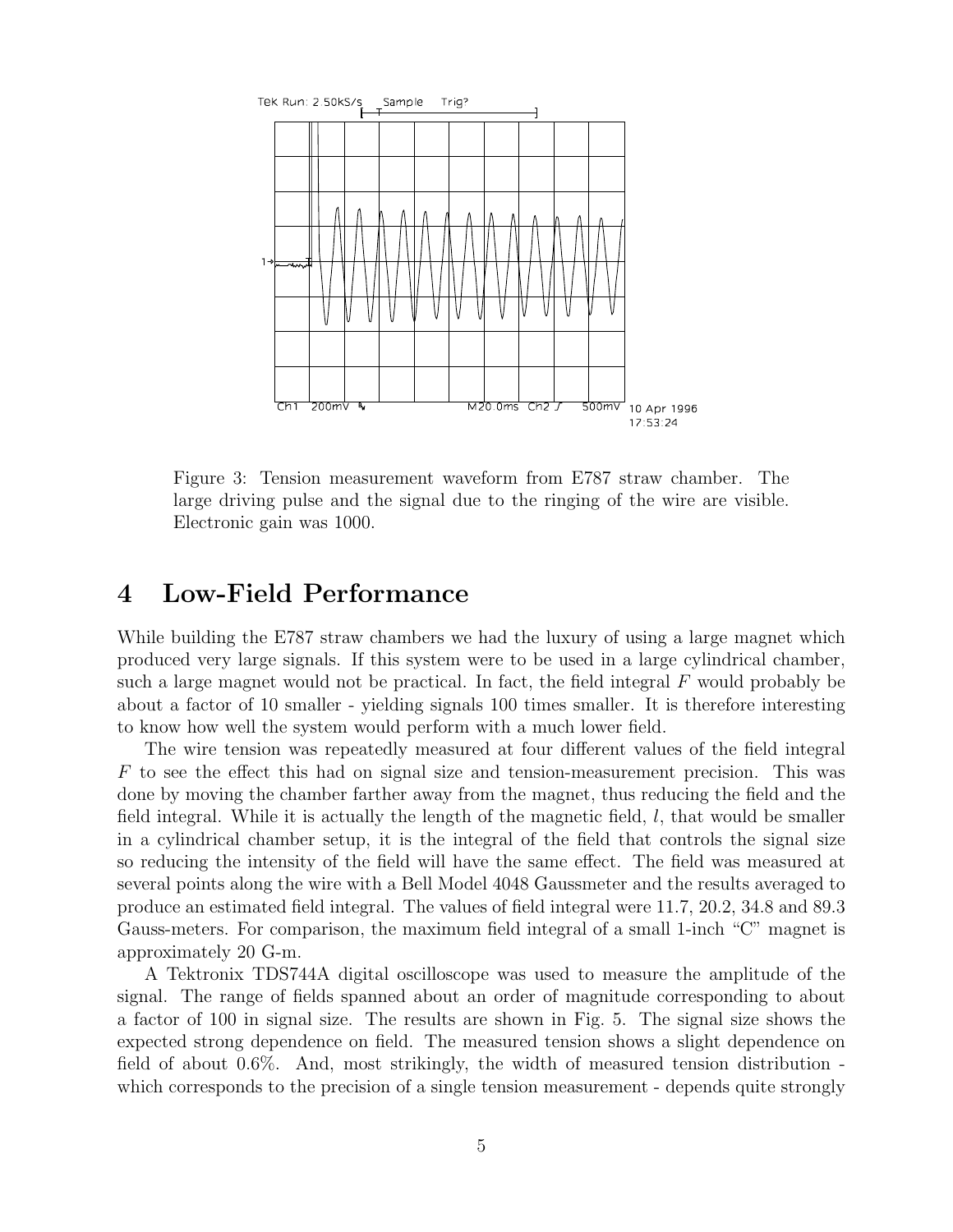

Figure 4: Histograms of repeated tension measurements for two different wires in the E787 Straw Chamber production configuration.

on field. This is due to the much smaller signal-to-noise ratio which is produced at the lower fields.



Figure 5: Plots of the measured signal amplitude before amplification, the average measured tension and the width of the measured tension distribution as a function of the field integral.

The signal-to-noise variation can be seen in Figs. 6 and 7. Figure 6 was taken at the high field such as was used for the E787 straw chambers. The two traces are the waveform and its Fast Fourier Transform. The peak at 80 Hz in the Fourier transform is the fundamental frequency of the wire. The peak at 240 Hz is the third harmonic. The second harmonic is missing because it has a node at the center of the wire and thus is not efficiently excited when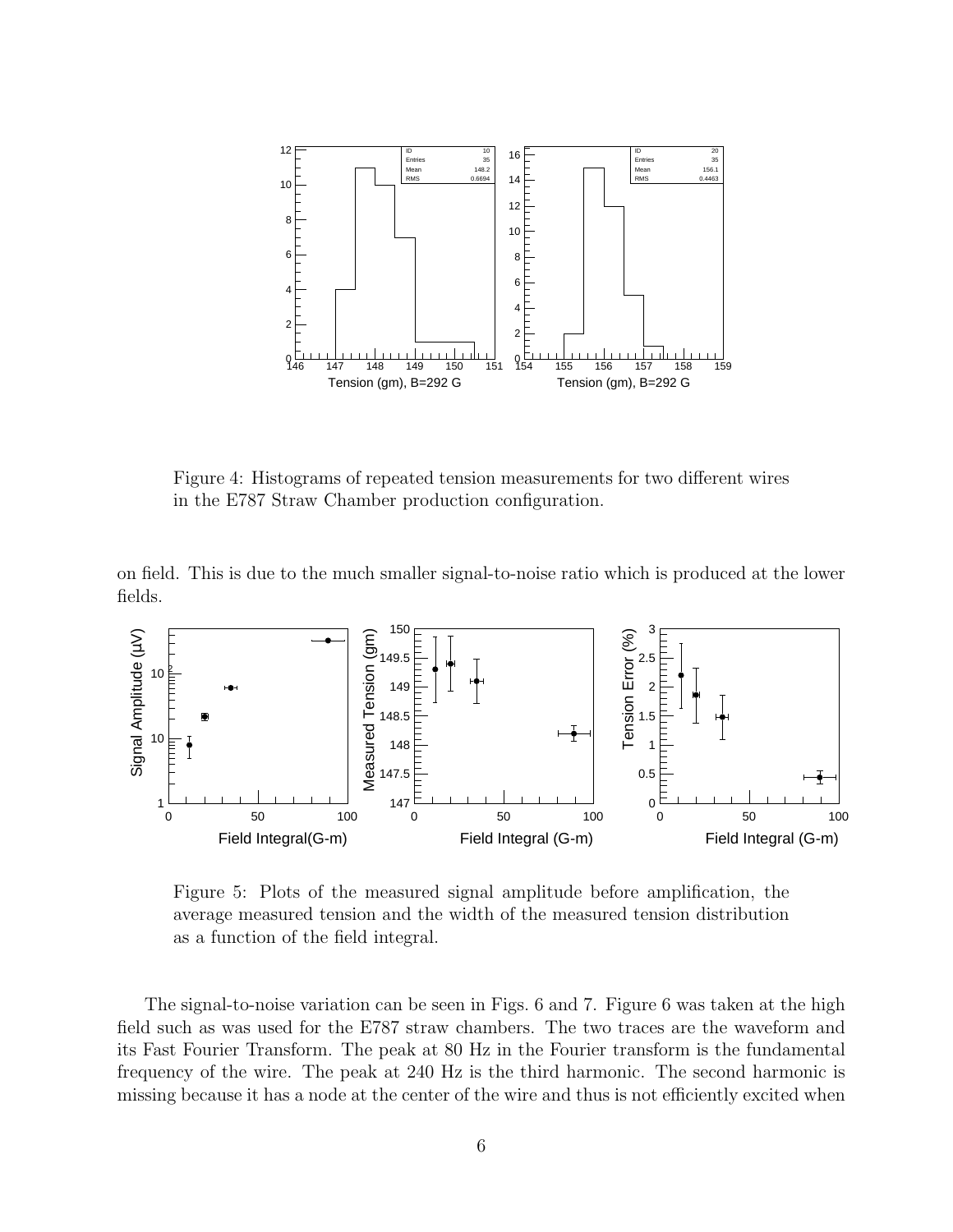the magnet is at the center. Figure 7 shows the same two traces for the low-field configuration such as would most likely be used for a large cylindrical chamber. The signal-to-noise ratio is clearly much smaller. Nonetheless, the peak at 80 Hz is still quite evident.



Figure 6: Digital-oscilloscope traces showing the time-domain waveform and its Fourier transform as calculated by the scope. The Fourier spectrum is plotted at 50 Hz/division The peak at 80 Hz is the fundamental frequency of the wire. The field integral for these traces was 89.3 G-m.



Figure 7: The same traces as in Fig. 6 but taken with a field integral of 19.3 Gm. The fundamental frequency peak at 80 Hz is still very evident, although smaller than in the high-field configuration.

While it appears that the SNR should be acceptable even for somewhat smaller fields than were used for the E787 chambers, there are a number ways of improving it if necessary.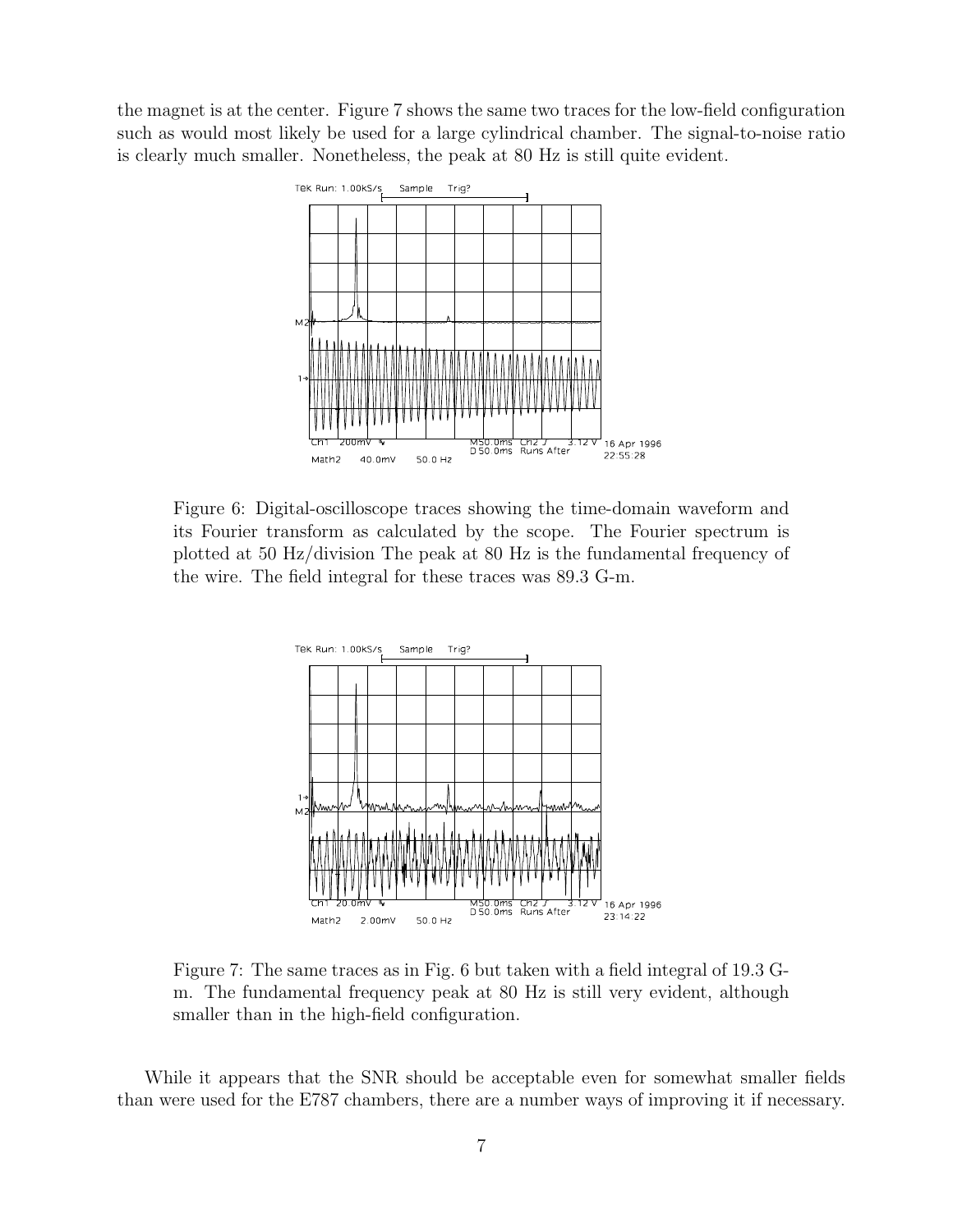Averaging several consecutively measured waveforms together will enhance the SNR because the signal will add coherently while the noise will add incoherently. Another way of improving the precision would be to make several measurements and average them together for each wire. Either of these techniques, however, would lengthen the amount of time necessary for the measurement to roughly 20 seconds. Other ways to enhance the signal include using a higher driving current and using a more exotic permanent magnet material to produce a higher field.

# 5 Conclusion

The technique described provides a quick and reliable measurement of wire tension. It works best when a large magnetic field of order 100 Gauss-meters is used but also provides an acceptable measurement for more modest fields of 10 to 20 Gauss-Meters, such as would be provided by a one-inch "C" magnet. It therefore appears that a very similar apparatus as was used for the E787 straw chambers could be used for checking the wire tension in a large cylindrical drift chamber such as the one planned for BaBar.

# 6 Appendix: Expected Signal Size

In order to design the electronics for this system and to determine the feasibility of its use in various configurations, it is useful to have an order of magnitude estimate of the size of the signal produced by the oscillation.

As shown in Fig. 1, the wire is pointing along the  $x$ -axis and is a immersed in a transverse magnetic field. The magnetic field is approxmiated by:

$$
B_x = 0,
$$
  $B_z = 0,$   $B_y = \begin{cases} B & |x| \le l/2 \\ 0 & |x| > l/2 \end{cases}.$ 

Such a field is not too different from the one produced by a "C" magnet.

The driving current used to initiate the oscillation is assumed to be very short on the time scales of relevance and so an "impulse" approximation is used. The wire in the region of non-zero field is assumed to come up to a constant velocity instantaneously. The intial state of the wire is described:

$$
q(x,t=0) = 0, \qquad \dot{q}(x,t=0) = \begin{cases} v_0 & |x| < l/2 \\ 0 & |x| > l/2 \end{cases}.
$$

where  $q(x, t)$  and  $\dot{q}(x, t)$  are the transverse displacement and transverse velocity, respectively.

For these initial conditions the amplitude of the fundamental mode is given by [10]: <sup>∗</sup>

$$
A_0 = \frac{4v_0}{f\pi^2} \sin(\frac{\pi l}{2L}) = \frac{2v_0 l}{\pi f L}, \frac{l}{L} \ll 1,
$$

$$
A_r = \frac{4v_0}{rf\pi^2} \sin(\frac{\pi rl}{2L}), r = 3, 5, 7...
$$

<sup>∗</sup>Higher frequency odd modes are also excited with an amplitude:

Although in practice the period of these nodes is usually shorter than the driving current duration  $\tau$  so they are somewhat suppressed.